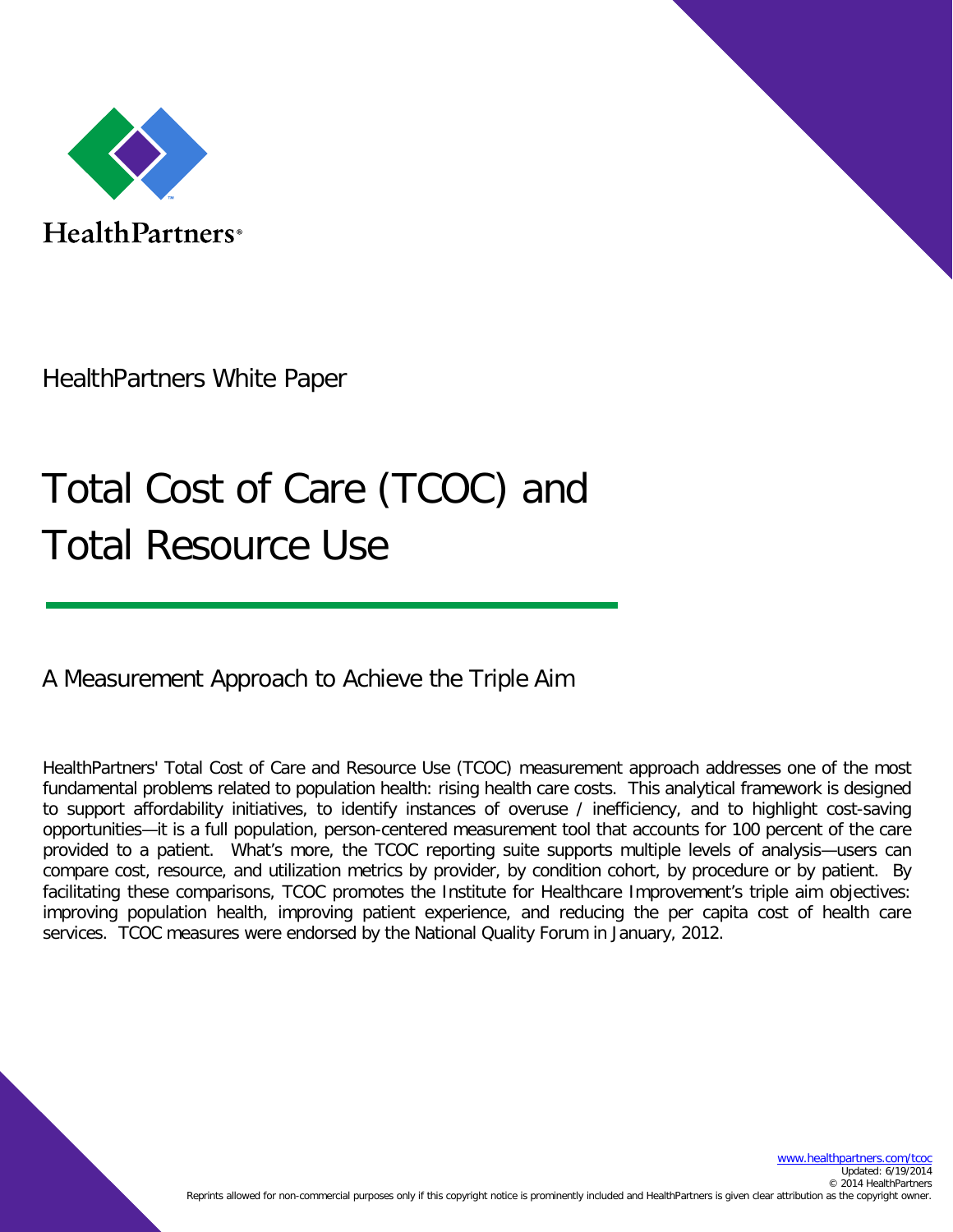# **Introduction**

In recent years, many organizations have begun to measure and track health care costs. This process involves a mix of complicated factors, including patient illness burden, market-specific variation, service utilization, and negotiated prices. As a result of these complexities, few cost measures are flexible enough to support different levels of analysis; in other words, most existing measures cannot be disaggregated or rolled-up. The HealthPartners TCOC framework was built to address this problem—it provides a robust, scalable measurement system for both cost and resource use, as well as patient-level predictions to identify high-risk individuals. Additionally, it supplies a reporting suite which easily and systematically pinpoints savings opportunities at the population, provider, condition, procedure, and patient-levels. This versatility is what allows TCOC to identify problem areas, and to produce actionable results. Having been in development and use for over a decade, these measures have helped providers, payers, employers, researchers, and government entities to make a meaningful difference in their efforts to manage population health.

# **Why are Total Cost of Care and Total Resource Use Important? [i](#page-7-0)**

In 2012, health care spending represented 17.9 percent of the United States gross domestic product (GDP) and it is expected to continue to rise to over 20 percent by 2018—this is the largest percentage of any developed nation in the world.<sup>[ii](#page-7-1)</sup> Rising costs prohibit thousands from being able to afford treatment, and contribute largely to personal bankruptcies.

Consequently, affordability of care has become an increasingly prominent issue. In spite of this fact, however, few publically-available cost and resource use measures exist.<sup>[iii](#page-7-2)</sup> HealthPartners developed the Total Cost of Care measure to bring awareness of health care costs to providers and patients, and to drive improved value for the health care dollar.

TCOC measures address this goal by identifying potential over/underuse of health services. For example, a primary care physician might refer patients with back pain directly to an orthopedic surgeon; as a result, these patients would have increased specialist costs and receive more back surgeries than would be expected for their population. Further examples include:

- Preventable emergency department visits and hospitalization.
- Inappropriate medication use, lab testing, or consultations.
- Unwarranted diagnostic or surgical procedures.
- Inappropriate site-of-service usage (e.g. performing MRI at a hospital instead of a free standing radiology center).

These types of overuse have led to wide variation in health care cost and use across geographies. Studies suggest that Medicare spending would be decreased by almost 30 percent if medium and high spending geographies consumed health care services comparable to that of lower spending regions.<sup> $iv$ </sup> Experts agree that reducing o[v](#page-7-4)eruse can make care safer and more efficient.<sup>v[vi](#page-7-5)</sup> The TCOC framework was created to address this type of problem, with the goal of decreasing costs without sacrificing quality.



**% of Total Population<sup>i</sup>**

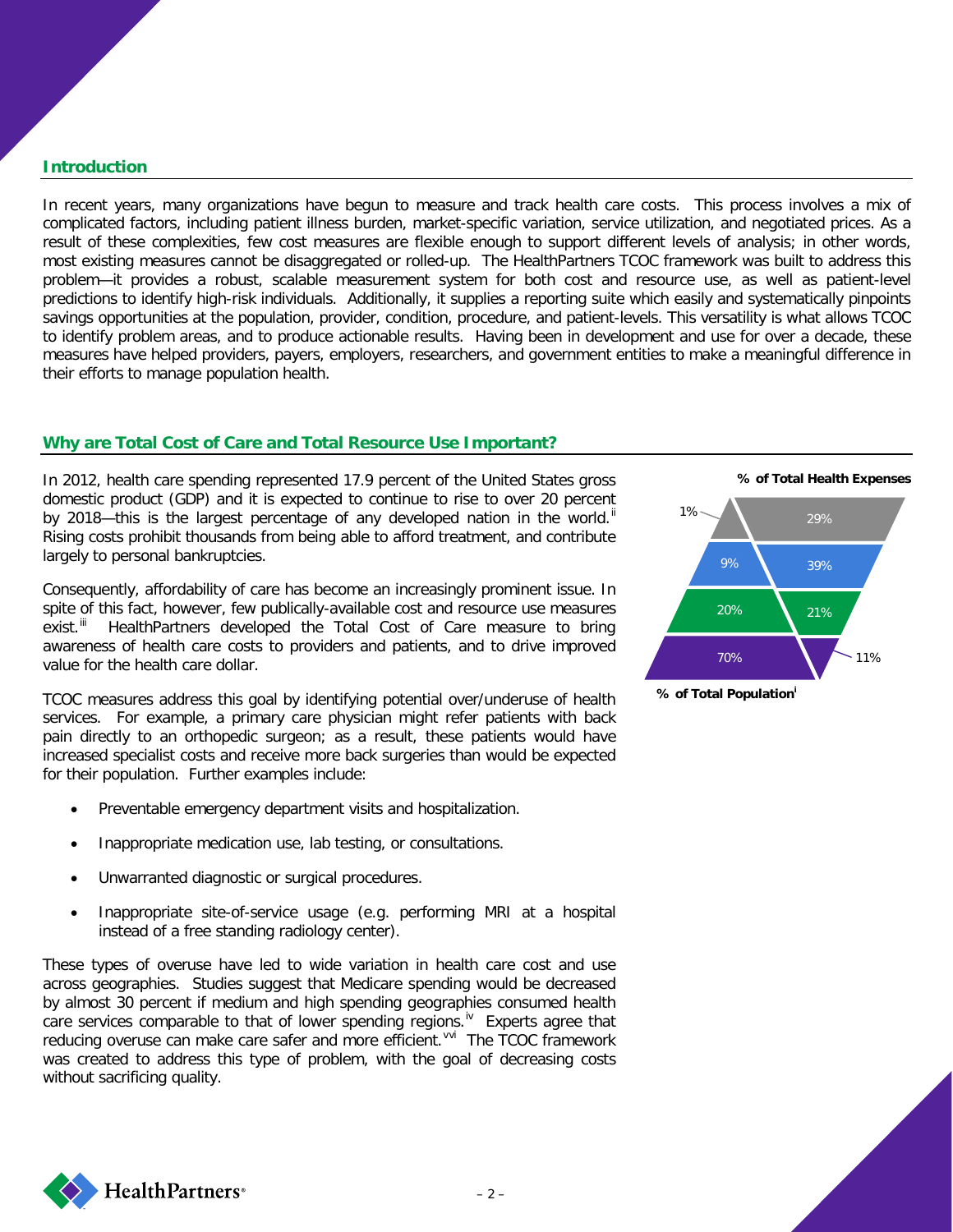# **TCOC Implications and Applicability**

Having been in development and use for over a decade, TCOC measurement tools help providers, payers, employers, researchers, and government entities to approximate the costs and resources used to treat relevant populations. Below are some high-level examples of ways in which various entities might use these measures.

- **Providers** can use TCOC values to estimate overall costs, and to evaluate practice efficiency and price competitiveness.
- **Payers** can use TCOC values to design benefits packages / create tiered networks, to develop reformed payment approaches (such as shared savings agreements).
- **ACOs** can use TCOC values to develop payment strategies. For instance, over 80% of HealthPartners' membership is linked to providers who are paid on TCOC-based shared savings agreements.
- **Government entities** can use TCOC measures to inform development of exchanges, and other innovations which assess cost and resource use for plans and providers.
- **Employer groups** can use TCOC measures to support marketplace comparisons of cost, quality, and resource use.
- **Researchers** can use TCOC data to understand cost and resource drivers in the health care industry.
- **Individuals** can use TCOC tools and visuals (available at [www.healthpartners.com/costandquality\)](http://www.healthpartners.com/costandquality) to guide their decisions about their providers and services.

#### **TCOC Framework and Design**

HealthPartners' TCOC framework is a full population, person-centered analytical tool that accounts for 100 percent of the care provided to a patient. By design, this process measures the cost of that care, and also quantifies resources used; few existing measurements combine these efforts. When considered together, they facilitate a standardized price-comparison (as total cost is the product of resource use and price). In other words, by disentangling resource use from cost, TCOC enables users to directly assess the impact of providers' pricing decisions, which can involve fee schedules, referral patterns, and place-of-service choices.







The Dartmouth Institute uses TCOC methods to track and compare total costs in local markets. This effort informs actions to slow spending growth (especially as concerns about geographic variations and pricing power increase).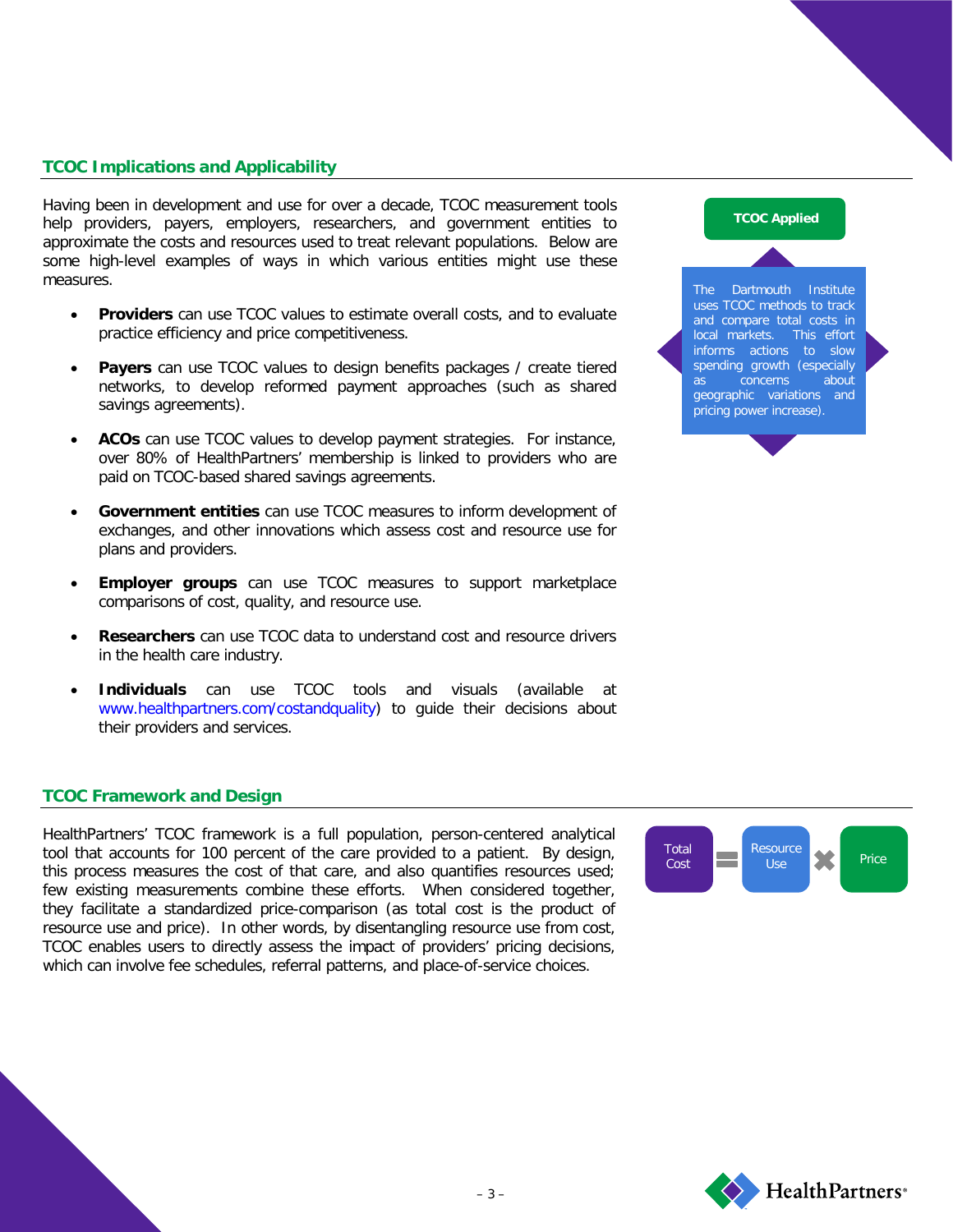TCOC measures are communicated using a relative reporting system, which indexes performance against a benchmark average. The Total Cost Index (TCI) and Resource Use Index (RUI) support multiple levels of analysis—users can compare cost, resource, and utilization metrics by provider, by condition cohort, procedure or by patient. At each level of analysis, TCOC measurements and predictive analytics account for varying illness burdens by using a commercial risk adjustment tool.

The measures (TCI and RUI) remain the only ones of their kind to be NQF endorsed at the population level, with the ability to cascade to other levels and support more particularized analyses.

### **TCOC Measurement and Development**

#### **Total Cost**

Total Cost measurement begins by coupling administrative claims data with membership eligibility data. To preserve accuracy, this process considers patients who were active/eligible for at least 9 of the 12 medical months in the measurement period. All administrative claims—for inpatient, outpatient, clinic, ancillary, pharmacy, and all other types of services—contribute to the total cost measure for these continuously-enrolled individuals. Population-level costs therefore reflect a per-member per-month (PMPM) sum, estimated by dividing members' total costs (or paid amounts) by total member months.

To account for a member's illness burden, both Total Cost of Care and Total Resource Use measures require the use of a commercial risk adjustment tool. HealthPartners uses Johns Hopkins' Adjusted Clinical Groups (ACG System) to assign each individual a risk score based on diagnoses, age and gender (although other adjustment methods are also supported).

To facilitate peer group comparisons, the TCOC method creates a Total Cost Index (TCI), which compares each provider's risk-adjusted PMPM against the riskadjusted PMPM for the appropriate peer group (or benchmark). Vil Using this measurement process, costs for all providers—even those that treat patients with a high illness burden—can be measured on an even playing field.

Finally, the TCOC reporting suite provides patient-level predicted values, estimating patients' future costs and probability of inpatient hospitalization. These values help to inform outreach initiatives, and to support the analysis of care models.



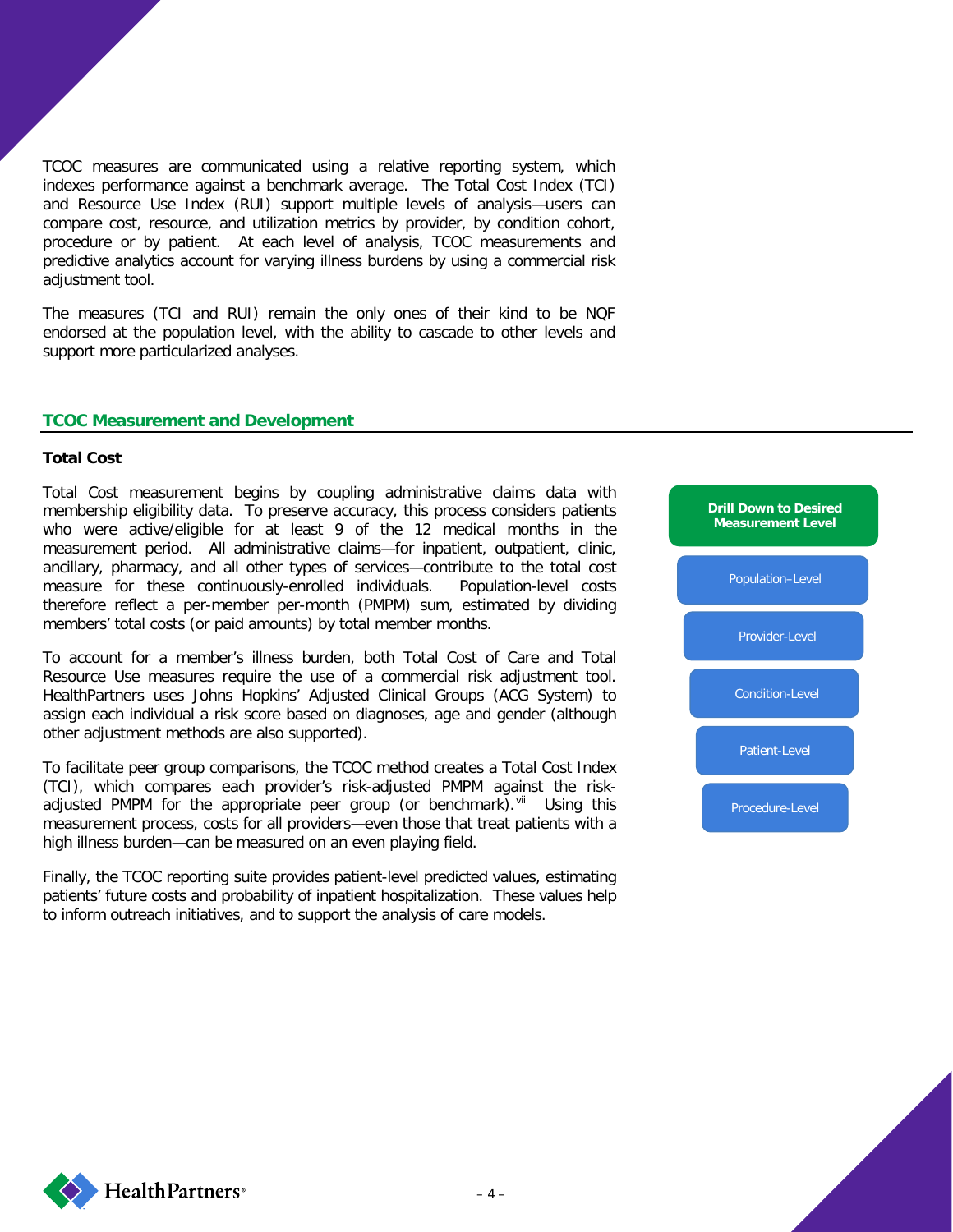#### **Resource Use**

HealthPartners calculates Resource Use using its patented Total Care Relative Resource Value (TCRRV) algorithm. TCRRVs quantify resource-use for all procedures and services in a health care system, and are designed to facilitate easy comparisons within and across procedures, peer groups, and health care settings (i.e. inpatient, outpatient, professional, and pharmacy). The TCRRV algorithm utilizes the Centers for Medicare & Medicaid Services (CMS) relative weighting systems as a starting point, and calibrates the weight scales with an "average-paid-per-weight" value for each setting. Vill The methodology uses a national commercial database—PharMetrics, Inc. (Watertown, MA)—to establish relativity and calculate category "average-paid-per-weight" values.

Unlike other resource measures (which typically re-price claims to match a standard fee schedule), the TCRRV method takes additional steps to ensure that all places of service are treated consistently. Some services (like lab work) require similar resources, whether performed in a hospital, office, or outpatient setting. The grouper "targets" these services, and re-calibrates their TCRRVs to reflect a uniform resource value. For instance, EEGs require the same amount of resources, whether performed in an outpatient hospital or a free standing clinic. The TCRRV assignment process identifies outpatient EEG services and, deviating from the category-specific logic outlined above, assigns them the same resource value that professional EEGs receive. This ensures that all like-services are consistently measured, and that TCRRVs remain additive, across settings.



### **TCOC Tools and Levels of Analysis**

#### **Attribution**

TCOC measurement serves a variety of analytical purposes. The process of determining how to group individual members depends largely on users' objectives, and desired unit of measurement. For users hoping to measure costs for an entire health plan, all members should be included. For users wishing to assess a provider group's patient costs, HealthPartners recommends attributing members to a single provider, to be deemed responsible for the patient's cost and quality of care. When this information is not available, HealthPartners uses an attribution algorithm to identify the member's principal provider.

#### **Peer Groups**

In order to support users' varied needs, HealthPartners' TCOC process supports various types of peer groupings, which make analysis and comparison easy. Peer groups can be defined any number of ways—the TCOC process categorizes output geographically (by market, region, state, etc.), by specialty (internal medicine, family medicine, pediatrics, etc) and by condition. In other words, peer groups may be established and compared at multiple levels, serving an array of different analytical purposes.

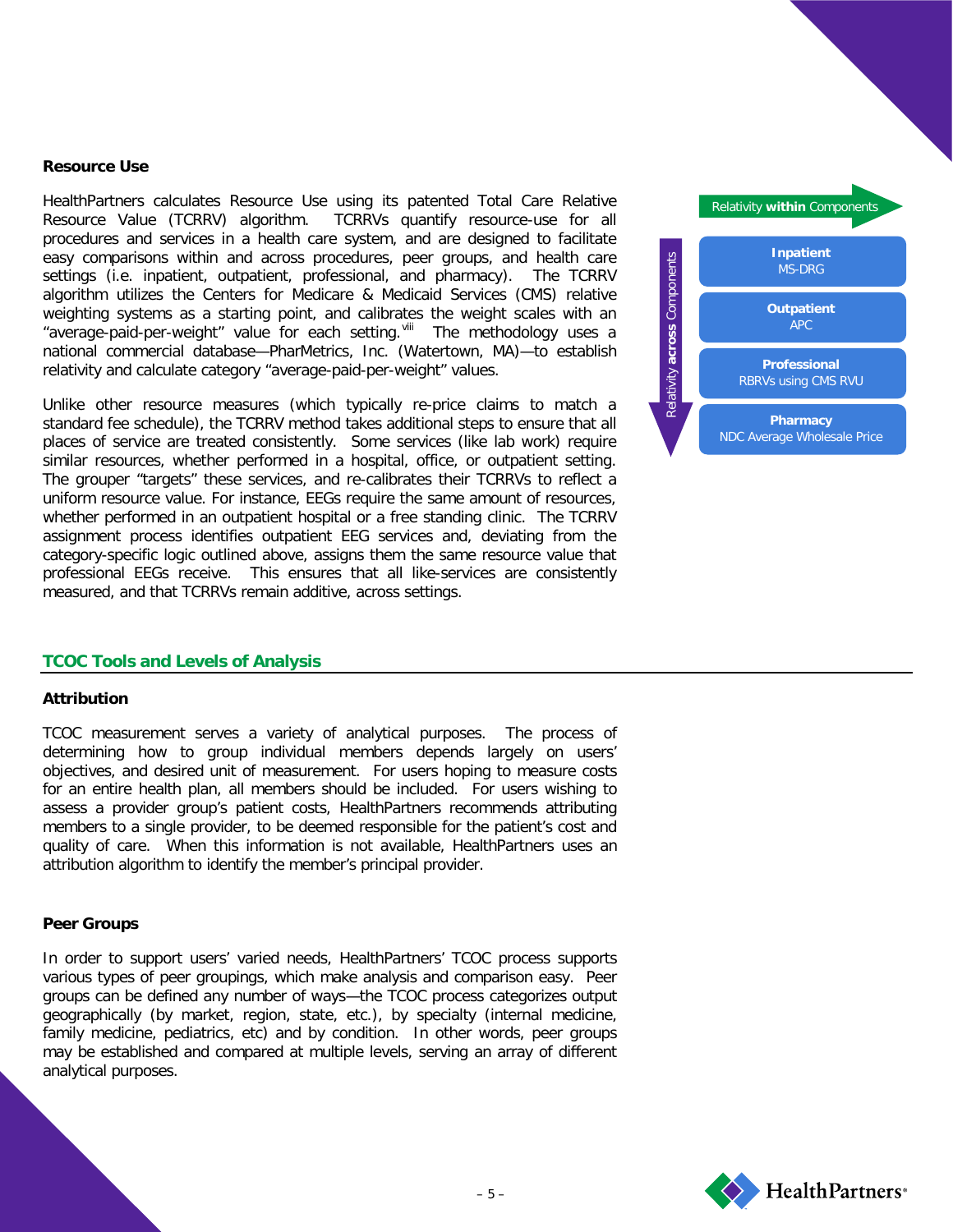# **TCOC Scientific Acceptance**

#### **Reliability**

Reliability testing demonstrates the extent to which a measure produces consistent results a high proportion of the time. HealthPartners tested the reliability of TCI and RUI measures using data for Twin Cities metro and regional area primary care providers, for 3 years. By using bootstrapping / re-sampling techniques, the tests assessed reliability by measuring the average variance between sampling iterations and the actual results. In addition, the test analyzed TCI and RUI measures over time, to demonstrate stability and sensitivity to provider changes or improvement initiatives.

Ultimately, the results for each provider group were very robust, and were able to be consistently replicated. When the National Quality Forum employed an independent statistical consultant to review this method, the consultant confirmed that it met NQF standards, and that the results showed that "noise was small, relative to the signal." For more information about this test, please see accompanying [reliability documentation.](https://www.healthpartners.com/ucm/groups/public/@hp/@public/documents/documents/dev_057895.pdf)



**Valid, Not Reliable**

#### **Validity**

Validity testing ensures that measures are substantively meaningful, and relate to one another as intended. Complex measurement systems can easily become overengineered, and distort the phenomenon they attempt to measure. To ensure that TCOC measures are valid and can be used as advertised, HealthPartners tested a series of assumptions:

- TCRRVs should correlate well with risk scores, since providers with high risk patients should use more resources in delivering their care.
- The correlation between TCRRVs and risk score should be higher than the correlation between the resource values and PMPM spend amounts, since the latter is impacted by pricing decisions and the former are not.
- Resource use should correlate highly with utilization metrics.
- Case studies and experience should corroborate that TCI and RUI measures accurately and consistently identify providers that are low or high performers.

HealthPartners' validity tests confirmed and upheld all of the above assumptions. Additionally, these tests were reviewed and deemed credible by the NQF's independent statistical consultant. For more information on validity testing, please see the corresponding [validity documentation.](https://www.healthpartners.com/ucm/groups/public/@hp/@public/documents/documents/dev_057897.pdf)







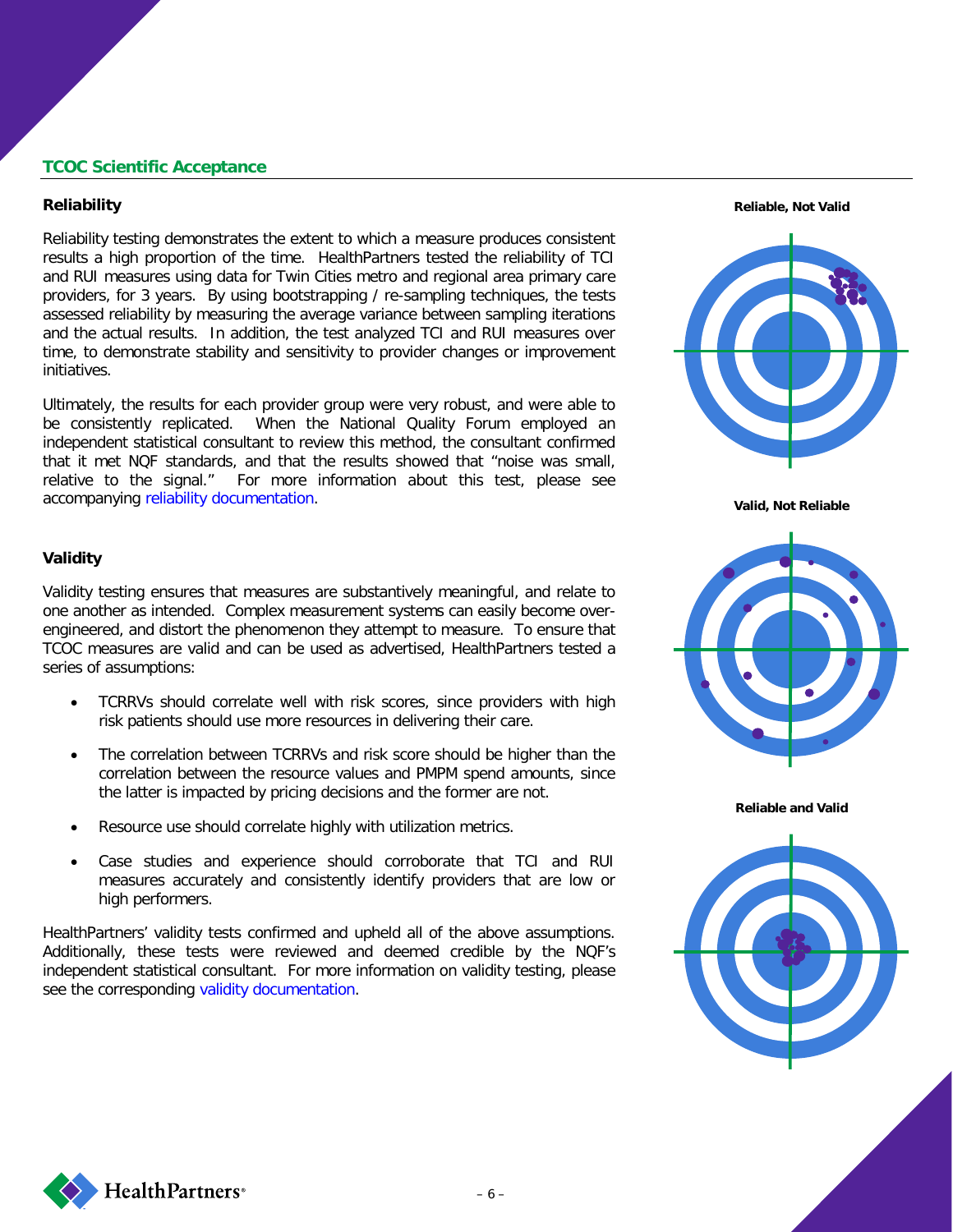

# **Transparency**

TCOC methodology and development tools are available online [www.healthpartners.com/tcoc,](http://www.healthpartners.com/tcoc) and can be downloaded free of charge. Additionally, the health plan publically reports the results of its Total Cost of Care analyses online, at [www.healthpartners.com.](http://www.healthpartners.com/) All providers included on the reports are able to view their TCI and RUI measures, along with a package of broader data provided by the HealthPartners team. Each year, the measure is open for a 45-day comment period prior to public release.

# **TCOC Uses and Accolades**

The TCOC analytical package was reviewed and endorsed by the National Quality Forum in 2012—the NQF tested whether these measures deliver reliable and valid results, whether they are user-friendly and feasible to implement, and whether the results they produce are relevant. After this review, the NQF issued an endorsement for TCI and RUI measurement tools, confirming both their integrity and their utility.

As this endorsement noted, the TCOC analytical package has many potential uses and is designed to support a variety of analytical initiatives. TCOC users have found measurable success can be seen through provider group outcomes and widespread licensing.

#### **Provider Group Outcomes**

The Northwest Metro Alliance is a collaborative multi-provider group, responsible for the care of nearly 300,000 people in the Twin Cities metro area. In 2009, medical costs for the Northwest Metro Alliance population increased more than 8 percent over the previous year, which was more than two percent higher than the Twin Cities metro average. Using TCOC data, the Alliance was able to pinpoint cost-saving opportunities and craft key improvement strategies, including:

- Improving generic prescription rates.
- Providing appropriate care for patients with bronchitis.
- Managing care for patients with low back pain.
- Improving readmission rates.
- Making sure patients with mental health admission have timely clinic visits.
- Facilitating safe, effective inductions of labor.

As a result of these focused strategies, Northwest Alliance cost increases were less than one percent for the past two years (below the metro average).